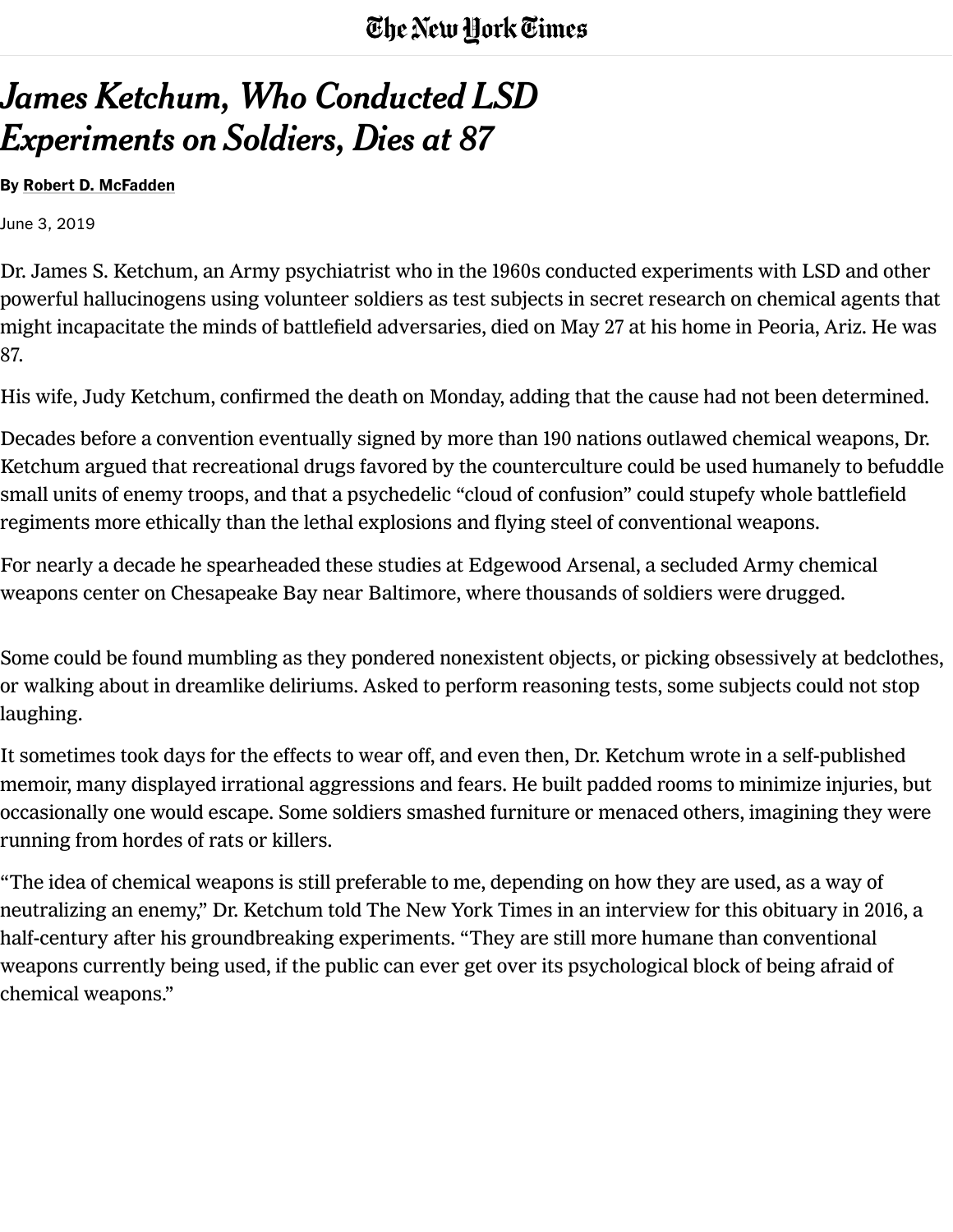

In 2006, in a self‑published memoir, Dr. Ketchum described the effects of LSD and other drugs used in experiments with soldiers who had volunteered for the project.

A Cornell Medical School graduate who joined the Army and served his internship and residency at military hospitals in the 1950s, Dr. Ketchum had become a passionate believer in nonlethal chemical warfare by the time he finished his medical training, and in 1961 he jumped at the chance to join the Medical Research Volunteer Program at Edgewood Arsenal, a facility built during World War I, when chlorine and mustard gas had devastated troops.

The research program there, a Cold War project, had no connection with the notorious mind‑control experiments conducted by the C.I.A. in the 1950s, in which LSD was tested on unwitting civilians.

Starting as an ordinary researcher, Dr. Ketchum moved up to chief of psychopharmacology, head of clinical research and then chief of behavioral sciences, designing and orchestrating all program research.

Army investigators said that some 5,000 soldiers were tested with drugs during Dr. Ketchum's tenure at Edgewood, and that no one had died or been seriously injured in his experiments. The Army ended drug testing at the site in the 1970s, concluding that using chemical agents to incapacitate enemy forces, especially on a large scale, was impractical.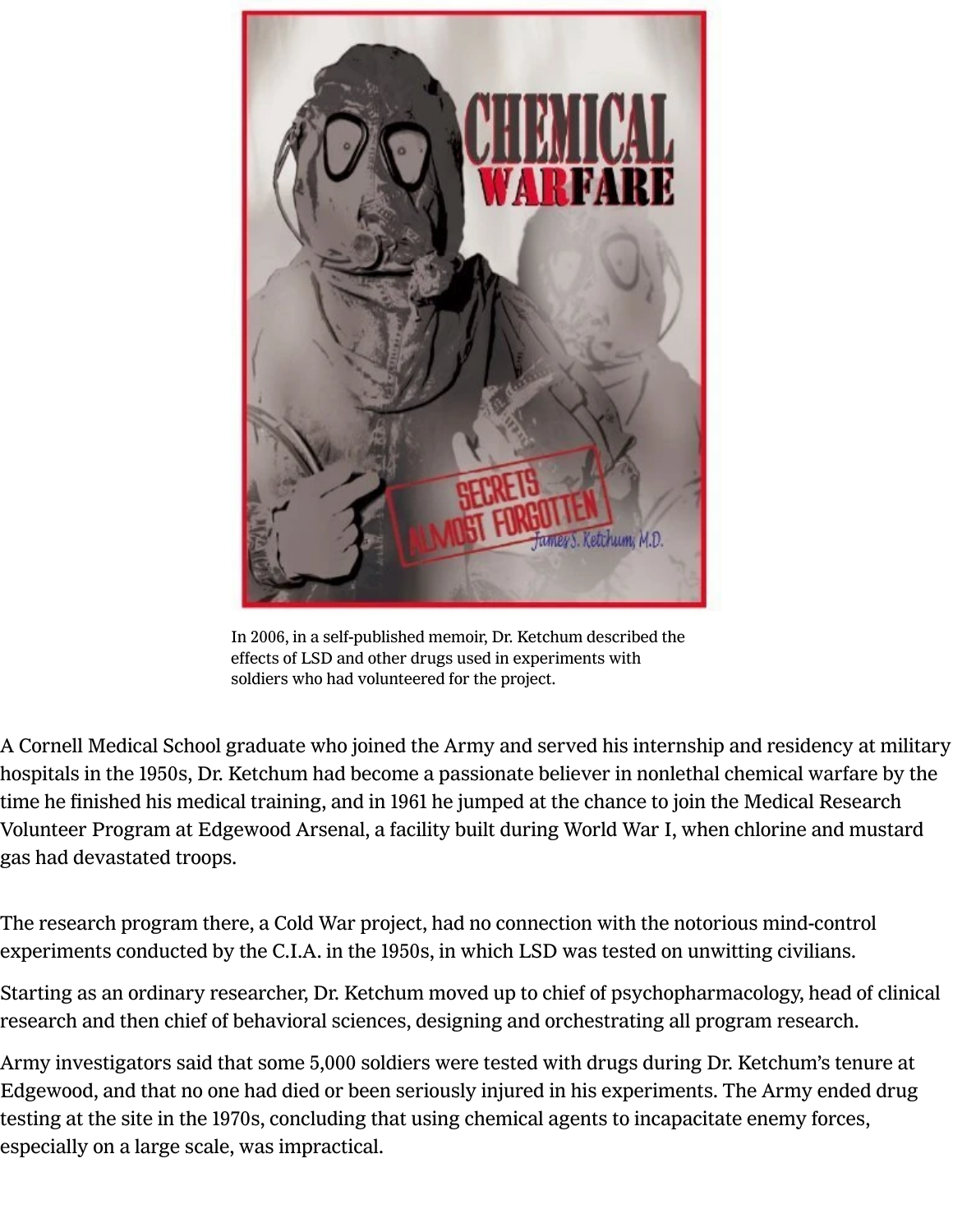In his memoir, "Chemical Warfare Secrets Almost Forgotten: A Personal Story of Medical Testing of Army Volunteers" (2006), Dr. Ketchum said he had embraced the program in hopes of developing mind‑altering chemical weapons that might save lives and limit maiming on the battlefield.

"I was working on a noble cause," he wrote. "The purpose of this research was to find something that would be an alternative to bombs and bullets."

Critics said that his test subjects had been induced to volunteer with offers of extra pay, weekend passes and light duties, and that they had been misled by legalistic waivers, signed for each experiment, that minimized the risks and the consequences of the drugs they were given. But Dr. Ketchum insisted that his subjects — screened to eliminate drug abusers and criminals — were fully informed about test methods and the probable effects of the drugs, which were identified only by code names.

["We were in a very tense confrontation with the Soviet Union," The New Yorker magazine, in a 2012 profile](https://www.newyorker.com/magazine/2012/12/17/operation-delirium) of Dr. Ketchum, quoted him as having once told a radio audience, "and there was information that was sometimes accurate, sometimes inaccurate, that they were procuring large amounts of LSD, possibly for use in a military situation."



Dr. Ketchum with a subject of his Army drug experiments in the 1960s. "The idea of chemical weapons is still preferable to me, depending on how they are used, as a way of neutralizing an enemy," he said in 2016. via Judy Ketchum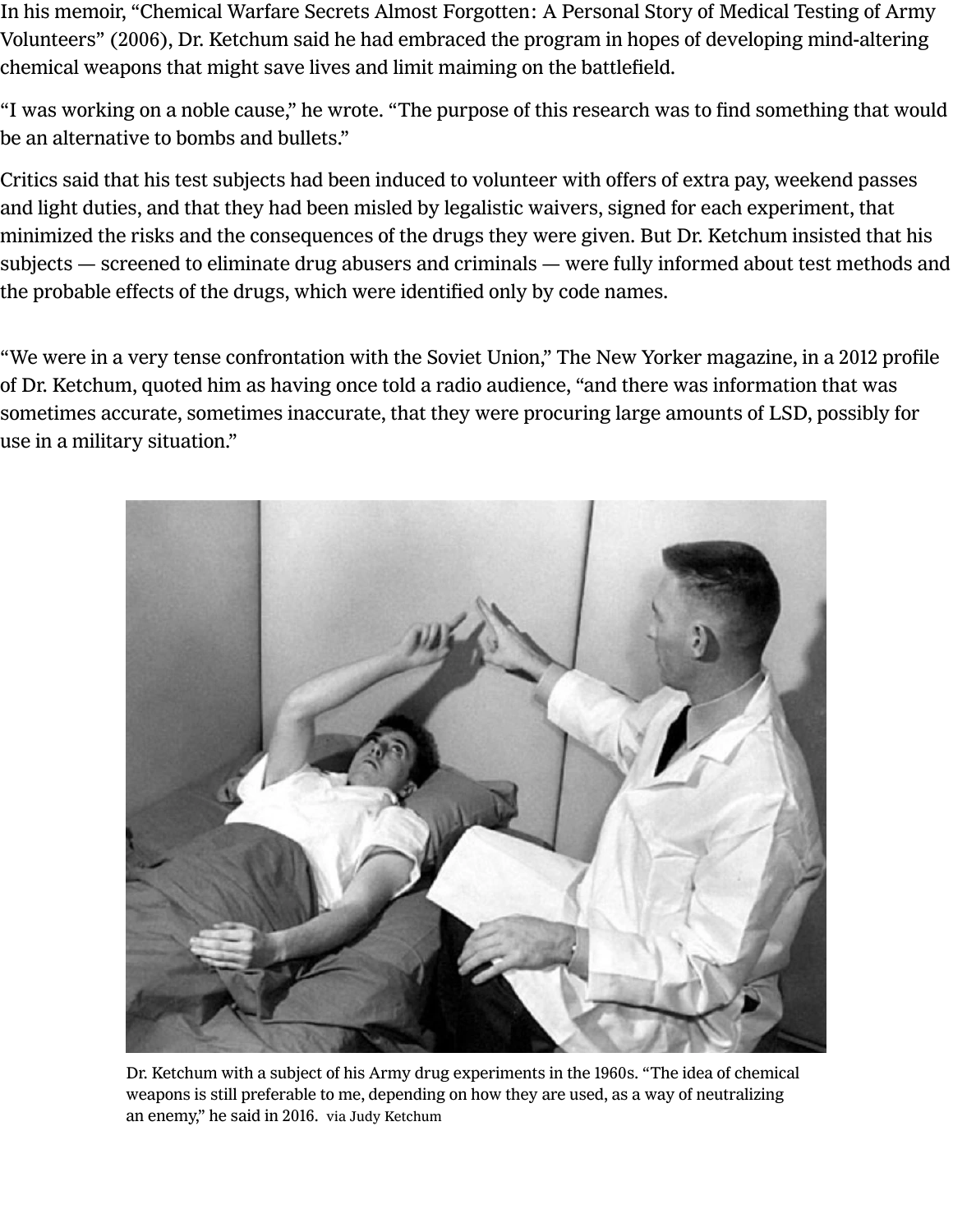While the experiments used popular recreational drugs of the 1960s counterculture — marijuana derivatives, mescaline and lysergic acid diethylamide, or LSD — many subjects were exposed to a more powerful compound called BZ (3‑quinuclidinyl benzilate), which produced acute anxiety, paranoia and delusions.

To test soldiers' performance under the influence of BZ, Dr. Ketchum in 1962 had a fully equipped communications outpost constructed at Edgewood — an enclosed mock‑up resembling a Hollywood set. One soldier received a placebo, but three others were given varying doses of the drug. All were locked up in the "communications center" and for three days subjected to barrages of commands and messages suggesting that they were under attack.

Dr. Ketchum, who often filmed his experiments with a theatrical flair, called this scenario "The Longest Weekend." As hidden color cameras rolled and radio warnings of chemical assaults intensified, soldiers panicked, donned gas masks, tried to escape and lapsed into deliriums that lasted up to 60 hours. The Army concluded that BZ could disable a small military unit in a compact space, and for a time produced stockpiles of volleyball-size BZ bomblets.

But to test BZ in battlefield conditions, Dr. Ketchum in 1964 developed a sprawling experiment, code-named Project Dork, at the Army's Dugway Proving Ground in Utah, to determine if clouds of BZ could incapacitate enemy troops at 500 and 1,000 yards. He deployed soldiers in goggled masks and protective clothing, two prefabricated hospitals staffed with doctors and nurses, a generator to create BZ clouds, and television cameras to make a documentary.

He called this 45‑minute black‑and‑white film "Cloud of Confusion." With Bela Bartok's "The Miraculous Mandarin" as mood music, a white cloud engulfs soldiers as a narrator intones, "And on this desert this cloud was unleashed so men could measure the dimensions of its stupefying power."

The soldiers are seen disoriented, stumbling about in confusion. But Army officials ruled the test a failure because there was no way to control the psychedelic cloud.

On leave from Edgewood from 1966 to 1968, Dr. Ketchum studied at Stanford University, made documentaries of San Francisco's psychedelic subculture, and treated drug‑overdose victims at a clinic in the Haight‑Ashbury section of the city.

He continued experiments even after the Army had rejected using hallucinogenic agents as weapons in the Vietnam War. He left Edgewood in 1971, served at Army posts in Texas and Georgia and resigned his colonel's commission in 1976 to return to civilian psychiatry.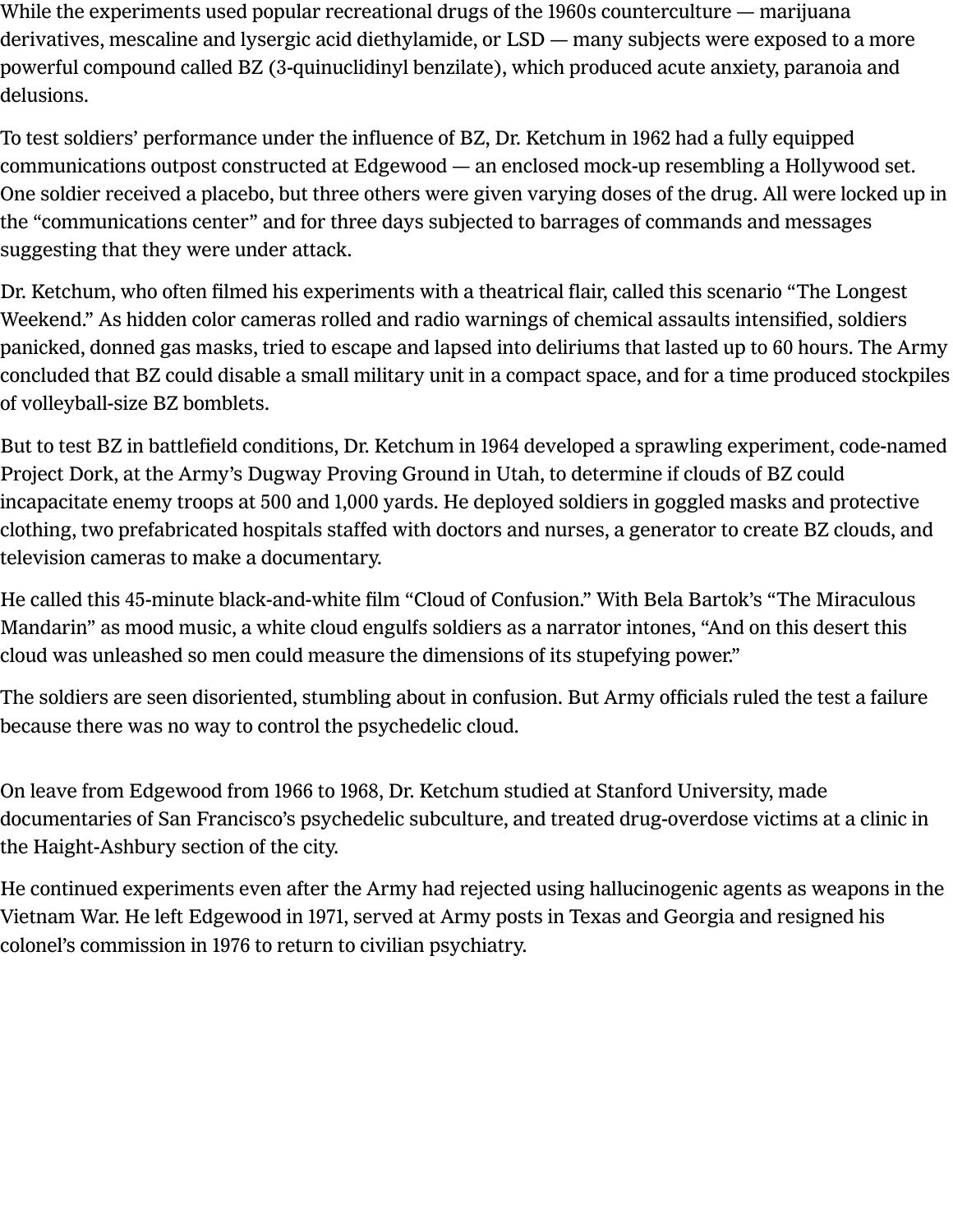U.S. Army

Edgewood Arsenal today is a collection of derelict buildings attached to a military proving ground, its records housed in the National Archives.

James Sanford Ketchum was born on Nov. 1. 1931, in Manhattan, the older of two sons of Milton and Cecilia (Matson) Ketchum. He grew up in Brooklyn and the Forest Hills neighborhood of Queens. His mother was a secretary, and his father was a telephone company manager and a deacon of the Marble Collegiate Church in Manhattan, whose pastor, Norman Vincent Peale, wrote "The Power of Positive Thinking." James and his brother, Robert, attended public schools in Queens.

After graduating from Forest Hills High School in 1948, James attended Dartmouth College. He later transferred to Columbia University, where he earned a bachelor's degree in 1952. He received his medical degree from Cornell in 1956, joined the Army and served an internship at Letterman Army Hospital in San Francisco and a residency at Walter Reed Army Medical Center in Washington.

Dr. Ketchum was married five times. His marriage in 1951 to Joan O'Leary ended in divorce in 1953. His marriage in 1959 to Doris Fautheree was annulled in 1967. His third marriage, to Phyllis Pennington, in 1968, ended in divorce in 1973. He married Margot Turnbull in 1973, and that marriage, too, ended in divorce, in 1986. He married Judy Ann Schaller in 1995.

In addition to his wife, his survivors include a son, Kevin, from his second marriage; a daughter, Robin Ketchum, from his fourth marriage; a brother, Robert; and a grandson. A daughter from his second marriage, Laura, died in 2017.

After returning to civilian life, Dr. Ketchum taught medicine at the University of California, Los Angeles; worked in hospitals and clinics; and treated alcohol and drug abuse cases in private practice until retiring in 2001. He wrote many treatises on pharmacology and other subjects.

His wife said he was to be given a military burial at National Memorial Cemetery of Arizona in Phoenix.